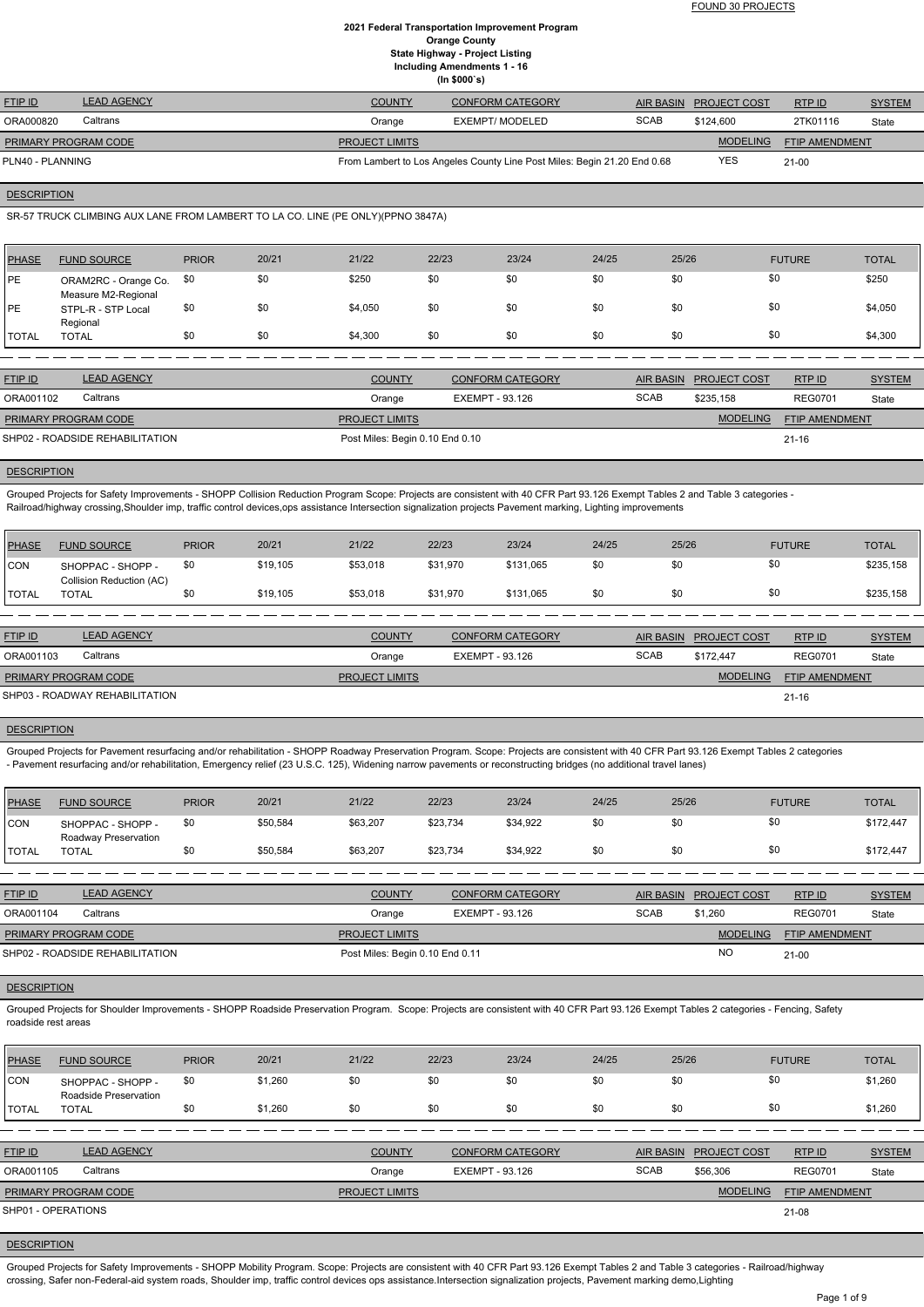| PHASE          | <b>FUND SOURCE</b>                 | <b>PRIOR</b> | 20/21    | 21/22                 | 22/23           | 23/24                   | 24/25 | 25/26            |                     | <b>FUTURE</b>         | <b>TOTAL</b>  |
|----------------|------------------------------------|--------------|----------|-----------------------|-----------------|-------------------------|-------|------------------|---------------------|-----------------------|---------------|
| <b>CON</b>     | SHOPPAC - SHOPP -<br>Mobility (AC) | \$0          | \$24,877 | \$28,534              | \$0             | \$2,895                 | \$0   | \$0              |                     | \$0                   | \$56,306      |
| <b>TOTAL</b>   | <b>TOTAL</b>                       | \$0          | \$24,877 | \$28,534              | \$0             | \$2,895                 | \$0   | \$0              |                     | \$0                   | \$56,306      |
|                |                                    |              |          |                       |                 |                         |       |                  |                     |                       |               |
| FTIP ID        | <b>LEAD AGENCY</b>                 |              |          | <b>COUNTY</b>         |                 | <b>CONFORM CATEGORY</b> |       | <b>AIR BASIN</b> | <b>PROJECT COST</b> | RTP ID                | <b>SYSTEM</b> |
| ORA001108      | Caltrans                           |              |          | Orange                | EXEMPT - 93.126 |                         |       | <b>SCAB</b>      | \$35,792            | <b>REG0701</b>        | State         |
|                | PRIMARY PROGRAM CODE               |              |          | <b>PROJECT LIMITS</b> |                 |                         |       |                  | <b>MODELING</b>     | <b>FTIP AMENDMENT</b> |               |
| SHP04 - SAFETY |                                    |              |          |                       |                 |                         |       |                  |                     | $21 - 08$             |               |

## **DESCRIPTION**

Grouped Projects for Safety Improvements - SHOPP Mandates Program. Scope: Projects are consistent with 40 CFR Part 93.126 Exempt Tables 2 and Table 3 categories - Railroad/highway crossing, Safer non-Federal-aid system roads, Shoulder imp, traffic control devices and ops assistance other than signalization projects, Lighting imp

| PHASE          | <b>FUND SOURCE</b>                 | <b>PRIOR</b> | 20/21    | 21/22                 | 22/23 | 23/24                   | 24/25 | 25/26            |                     | <b>FUTURE</b>  | <b>TOTAL</b>  |
|----------------|------------------------------------|--------------|----------|-----------------------|-------|-------------------------|-------|------------------|---------------------|----------------|---------------|
| CON            | SHOPPAC - SHOPP -<br>Mandates (AC) | \$0          | \$23,208 | \$10,384              | \$0   | \$2,200                 | \$0   | \$0              | \$0                 |                | \$35,792      |
| <b>TOTAL</b>   | <b>TOTAL</b>                       | \$0          | \$23,208 | \$10,384              | \$0   | \$2,200                 | \$0   | \$0              | \$0                 |                | \$35,792      |
|                |                                    |              |          |                       |       |                         |       |                  |                     |                |               |
| <b>FTIP ID</b> | <b>LEAD AGENCY</b>                 |              |          | <b>COUNTY</b>         |       | <b>CONFORM CATEGORY</b> |       | <b>AIR BASIN</b> | <b>PROJECT COST</b> | RTP ID         | <b>SYSTEM</b> |
| ORA001109      | Caltrans                           |              |          | Orange                |       | EXEMPT - 93.126         |       | <b>SCAB</b>      | \$80,520            | <b>REG0701</b> | State         |
|                | PRIMARY PROGRAM CODE               |              |          | <b>PROJECT LIMITS</b> |       |                         |       |                  | <b>MODELING</b>     | FTIP AMENDMENT |               |
| SHP04 - SAFETY |                                    |              |          |                       |       |                         |       |                  |                     | $21 - 16$      |               |
|                |                                    |              |          |                       |       |                         |       |                  |                     |                |               |

## **DESCRIPTION**

Grouped Projects for Bridge Rehabilitation and Reconstruction - SHOPP Program. Scope: Projects are consistent with 40 CFR Part 93.126 Exempt Tables 2 categories - Widening narrow pavements or reconstructing bridges (no additional travel lanes).

Grouped Projects for Purchase of office, shop, and operating equipment for existing facilities. Scope - Projects are consistent with 40 CFR Part 93.126 Exempt Tables 2 and Table 3 categories - Purchase of office, shop, and operating equipment for existing facilities

| <b>PHASE</b>  | <b>FUND SOURCE</b>                                   | <b>PRIOR</b> | 20/21    | 21/22    | 22/23    | 23/24 | 24/25 | 25/26 | <b>FUTURE</b> | <b>TOTAL</b> |
|---------------|------------------------------------------------------|--------------|----------|----------|----------|-------|-------|-------|---------------|--------------|
| <b>CON</b>    | SHOPPAC - SHOPP -<br><b>Bridge Preservation (AC)</b> |              | \$20,838 | \$32,027 | \$27,655 | \$0   | \$0   |       | \$0           | \$80,520     |
| <b>ITOTAL</b> | TOTAL                                                |              | \$20,838 | \$32,027 | \$27,655 | \$0   | \$0   | ৬০    | \$0           | \$80,520     |

| <b>FTIP ID</b>              | <b>LEAD AGENCY</b>             | <b>COUNTY</b>         | <b>CONFORM CATEGORY</b> |             | AIR BASIN PROJECT COST | RTPID                 | <b>SYSTEM</b> |
|-----------------------------|--------------------------------|-----------------------|-------------------------|-------------|------------------------|-----------------------|---------------|
| ORA082603                   | Caltrans                       | Orange                | EXEMPT - 93.126         | <b>SCAB</b> | \$12.174               | <b>REG0701</b>        | State         |
| <b>PRIMARY PROGRAM CODE</b> |                                | <b>PROJECT LIMITS</b> |                         |             | MODELING               | <b>FTIP AMENDMENT</b> |               |
|                             | SHP03 - ROADWAY REHABILITATION |                       |                         |             |                        | $21 - 01$             |               |

#### **DESCRIPTION**

Grouped Projects for Emergency Repair - SHOPP Emergency Response Program. Scope: Projects are consistent with 40 CFR Part 93.126 Exempt Tables 2 categories - Repair damage caused by natural disasters, civil unrest, or terrorist acts. This applies to damages that do not qualify for Federal Emergency Relief funds or to damages that qualify for federal Emergency Relief funds but extend beyond the Federally declared disaster period

| PHASE          | <b>FUND SOURCE</b>                             | <b>PRIOR</b> | 20/21 | 21/22 | 22/23    | 23/24 | 24/25 | 25/26 | <b>FUTURE</b> | <b>TOTAL</b> |
|----------------|------------------------------------------------|--------------|-------|-------|----------|-------|-------|-------|---------------|--------------|
| <b>ICON</b>    | SHOPPAC - SHOPP -<br><b>Emergency Response</b> | \$0          |       | \$0   | \$12,174 | \$0   | \$0   | \$0   |               | \$12,174     |
| <b>I</b> TOTAL | <b>TOTAL</b>                                   |              | \$0   | \$0   | \$12.174 | \$0   | \$0   | \$0   | \$0           | \$12,174     |

| FTIP ID | <b>LEAD AGENCY</b><br>- IV V | <b>COUNTY</b> | <b>CONFORM CATEGORY</b> | <b>AIR BASIN</b> | <b>PROJECT COST</b> | RTP ID | $\sim$ $\sim$ $\sim$ $\sim$ $\sim$ $\sim$ |
|---------|------------------------------|---------------|-------------------------|------------------|---------------------|--------|-------------------------------------------|

| Caltrans<br>ORA084402       | Orange                          | EXEMPT - 93.126 | <b>SCAB</b> | \$580    | <b>REG0701</b>        | State |
|-----------------------------|---------------------------------|-----------------|-------------|----------|-----------------------|-------|
| <b>PRIMARY PROGRAM CODE</b> | <b>PROJECT LIMITS</b>           |                 |             | MODELING | <b>FTIP AMENDMENT</b> |       |
| SHP01 - OPERATIONS          | Post Miles: Begin 0.10 End 0.10 |                 |             |          | $21 - 00$             |       |

#### **DESCRIPTION**

| PHASE        | <b>FUND SOURCE</b>                 | <b>PRIOR</b> | 20/21 | 21/22 | 22/23 | 23/24 | 24/25 | 25/26 | <b>FUTURE</b> | <b>TOTAL</b> |
|--------------|------------------------------------|--------------|-------|-------|-------|-------|-------|-------|---------------|--------------|
| <b>CON</b>   | SHOPP - Facilities<br>(State Cash) | \$0          | \$580 | \$0   | \$0   | \$0   | \$0   |       |               | \$580        |
| <b>TOTAL</b> | TOTAL                              | \$0          | \$580 | \$0   | \$0   | \$0   | \$0   |       |               | \$580        |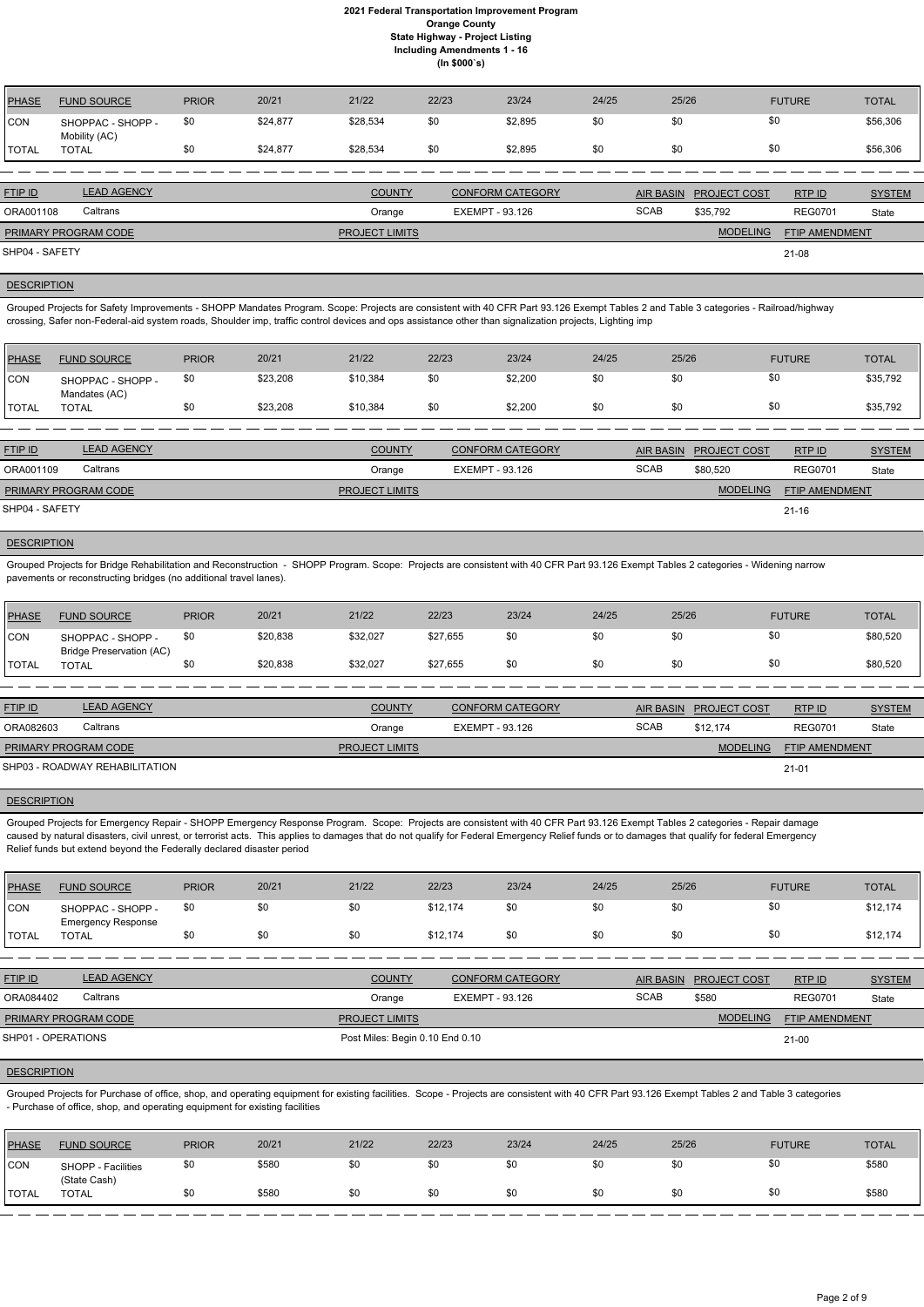|                             | (ln \$000's)       |                       |                                                                          |             |                        |                |               |  |  |  |
|-----------------------------|--------------------|-----------------------|--------------------------------------------------------------------------|-------------|------------------------|----------------|---------------|--|--|--|
| <b>FTIP ID</b>              | <b>LEAD AGENCY</b> | <b>COUNTY</b>         | <b>CONFORM CATEGORY</b>                                                  |             | AIR BASIN PROJECT COST | RTPID          | <b>SYSTEM</b> |  |  |  |
| ORA210604                   | Caltrans           | Orange                | EXEMPT - 93.126                                                          | <b>SCAB</b> | \$15,000               | 7120013        | State         |  |  |  |
| <b>PRIMARY PROGRAM CODE</b> |                    | <b>PROJECT LIMITS</b> |                                                                          |             | <b>MODELING</b>        | FTIP AMENDMENT |               |  |  |  |
| STUDY - PROJECT STUDY       |                    |                       | From Red Hill Avenue to LA County Line Post Miles: Begin 29.10 End 44.40 |             |                        | $21 - 06$      |               |  |  |  |

#### **DESCRIPTION**

I-5 Managed Lanes from Red Hill Ave. to 0.5 North of Ora/LA County Line - operational improvements by implementing Priced Managed Lanes strategies. In and near the cities of Tustin, Orange, Santa Ana, Anaheim, Fullerton, and Buena Park. Address HOV lane degradation. Long lead project.

I-405 FROM SR-73 TO I-605. Add 1 MF lane in each direction and additional capital improvements (by 2022), convert existing HOV to HOT. Add 1 additional HOT lane each direction. Combined with ORA045, ORA151, ORA100507, ORA120310, and ORA030605A. Signage from PM 7.6 to 24.2

| PHASE        | <b>FUND SOURCE</b>                 | <b>PRIOR</b> | 20/21    | 21/22   | 22/23 | 23/24 | 24/25 | 25/26 | <b>FUTURE</b> | <b>TOTAL</b> |
|--------------|------------------------------------|--------------|----------|---------|-------|-------|-------|-------|---------------|--------------|
| <b>IPE</b>   | SHOPPAC - SHOPP -<br>Mobility (AC) | \$0          | \$12,800 | \$0     | \$0   | \$0   | \$0   | \$0   | \$0           | \$12,800     |
| <b>IPE</b>   | STIP AC IIP                        | \$0          | \$0      | \$2,200 | \$0   | \$0   | \$0   | \$0   | \$0           | \$2,200      |
| <b>TOTAL</b> | <b>TOTAL</b>                       | \$0          | \$12,800 | \$2,200 | \$0   | \$0   | \$0   | \$0   | \$0           | \$15,000     |
|              |                                    |              |          |         |       |       |       |       |               |              |

| <b>FTIP ID</b>                                    | <b>LEAD AGENCY</b>                            | <b>COUNTY</b>                                                    | <b>CONFORM CATEGORY</b> | AIR BASIN   | <b>PROJECT COST</b> | RTP ID                | <b>SYSTEM</b> |
|---------------------------------------------------|-----------------------------------------------|------------------------------------------------------------------|-------------------------|-------------|---------------------|-----------------------|---------------|
| ORA030605                                         | Orange County Transportation Authority (OCTA) | Orange                                                           | <b>TCM Committed</b>    | <b>SCAB</b> | \$2.080.234         | ORA030605             | State         |
| <b>PRIMARY PROGRAM CODE</b>                       |                                               | <b>PROJECT LIMITS</b>                                            |                         |             | <b>MODELING</b>     | <b>FTIP AMENDMENT</b> |               |
| CAX62 - HIGHWAY/ROAD IMP-LANE ADD'S W/ HOV LN: RS |                                               | From 2500' S of Euclid to I-605 Post Miles: Begin 9.30 End 24.20 |                         | YES         | $21 - 01$           |                       |               |

### **DESCRIPTION**

| <b>PHASE</b> | <b>FUND SOURCE</b>                                  | <b>PRIOR</b> | 20/21     | 21/22 | 22/23 | 23/24 | 24/25 | 25/26 | <b>FUTURE</b> | <b>TOTAL</b> |
|--------------|-----------------------------------------------------|--------------|-----------|-------|-------|-------|-------|-------|---------------|--------------|
| PE           | 2006EAR - FFY 2006<br><b>Appropriation Earmarks</b> | \$990        | \$0       | \$0   | \$0   | \$0   | \$0   | \$0   | \$0           | \$990        |
| PE           | <b>DEMOSTL-</b><br>Demonstration -                  | \$2,968      | \$0       | \$0   | \$0   | \$0   | \$0   | \$0   | \$0           | \$2,968      |
| PE           | DEMOT21-<br>Demonstration - Tea 21                  | \$5,560      | \$0       | \$0   | \$0   | \$0   | \$0   | \$0   | \$0           | \$5,560      |
| PE           | ORAFWY2 - Orange<br>County Sales Tax                | \$11,493     | \$0       | \$0   | \$0   | \$0   | \$0   | \$0   | \$0           | \$11,493     |
| PE           | STPL-R - STP Local<br>Regional                      | \$8,353      | \$0       | \$0   | \$0   | \$0   | \$0   | \$0   | \$0           | \$8,353      |
| <b>PE</b>    | <b>TRANSPORTATION</b><br><b>INFRASTRUCTURE</b>      | \$0          | \$32,782  | \$0   | \$0   | \$0   | \$0   | \$0   | \$0           | \$32,782     |
| <b>ROW</b>   | ORAFWY2 - Orange<br>County Sales Tax                | \$238,890    | \$0       | \$0   | \$0   | \$0   | \$0   | \$0   | \$0           | \$238,890    |
| <b>ROW</b>   | STPL-R - STP Local<br>Regional                      | \$746        | \$0       | \$0   | \$0   | \$0   | \$0   | \$0   | \$0           | \$746        |
| <b>ROW</b>   | <b>TRANSPORTATION</b><br><b>INFRASTRUCTURE</b>      | \$0          | \$71,014  | \$0   | \$0   | \$0   | \$0   | \$0   | \$0           | \$71,014     |
| CON          | Federal Disc. -<br>Interstate Maintenance           | \$1,130      | \$0       | \$0   | \$0   | \$0   | \$0   | \$0   | \$0           | \$1,130      |
| CON          | ORAFWY2 - Orange<br>County Sales Tax                | \$885,268    | \$180,234 | \$0   | \$0   | \$0   | \$0   | \$0   | \$0           | \$1,065,502  |
| CON          | SHOPPAC - SHOPP -<br>Collision Reduction (AC)       | \$82,000     | \$0       | \$0   | \$0   | \$0   | \$0   | \$0   | \$0           | \$82,000     |
| CON          | STPL-R - STP Local<br>Regional                      | \$25,901     | \$0       | \$0   | \$0   | \$0   | \$0   | \$0   | \$0           | \$25,901     |
| CON          | TCIF - Trade Corridor<br>Program                    | \$7,771      | \$0       | \$0   | \$0   | \$0   | \$0   | \$0   | \$0           | \$7,771      |
| CON          | <b>TRANSPORTATION</b><br><b>INFRASTRUCTURE</b>      | \$0          | \$525,134 | \$0   | \$0   | \$0   | \$0   | \$0   | \$0           | \$525,134    |
| <b>TOTAL</b> | <b>TOTAL</b>                                        | \$1,271,070  | \$809,164 | \$0   | \$0   | \$0   | \$0   | \$0   | \$0           | \$2,080,234  |

| <b>FTIP ID</b>              | <b>LEAD AGENCY</b>                                | <b>COUNTY</b>                   | <b>CONFORM CATEGORY</b> | AIR BASIN   | <b>PROJECT COST</b> | RTP ID                | <b>SYSTEM</b> |
|-----------------------------|---------------------------------------------------|---------------------------------|-------------------------|-------------|---------------------|-----------------------|---------------|
| ORA040607                   | Orange County Transportation Authority (OCTA)     | Orange                          | EXEMPT - 93.126         | <b>SCAB</b> | \$21.617            | ORA040607             | State         |
| <b>PRIMARY PROGRAM CODE</b> |                                                   | <b>PROJECT LIMITS</b>           |                         |             | <b>MODELING</b>     | <b>FTIP AMENDMENT</b> |               |
|                             | PPM01 - STIP - PLANNING, PROGRAMMING & MONITORING | Post Miles: Begin 0.01 End 0.02 |                         |             |                     | $21 - 01$             |               |

**DESCRIPTION** 

Orange County - Countywide activities: Planning, Programming and Monitoring (PPM)(PPNO 2132)

| PHASE        | <b>FUND SOURCE</b>    | <b>PRIOR</b> | 20/21 | 21/22 | 22/23   | 23/24 | 24/25   | 25/26 | <b>FUTURE</b> | <b>TOTAL</b> |
|--------------|-----------------------|--------------|-------|-------|---------|-------|---------|-------|---------------|--------------|
| CON          | STCASHR - State - RIP | \$16,384     | \$0   | \$0   | \$0     | \$0   | \$0     | \$0   |               | \$16,384     |
| <b>CON</b>   | STIP AC RIP           | \$0          | \$966 | \$848 | \$1,848 | \$515 | \$1,056 | \$0   |               | \$5,233      |
| <b>TOTAL</b> | <b>TOTAL</b>          | \$16,384     | \$966 | \$848 | \$1,848 | \$515 | \$1,056 | \$0   |               | \$21,617     |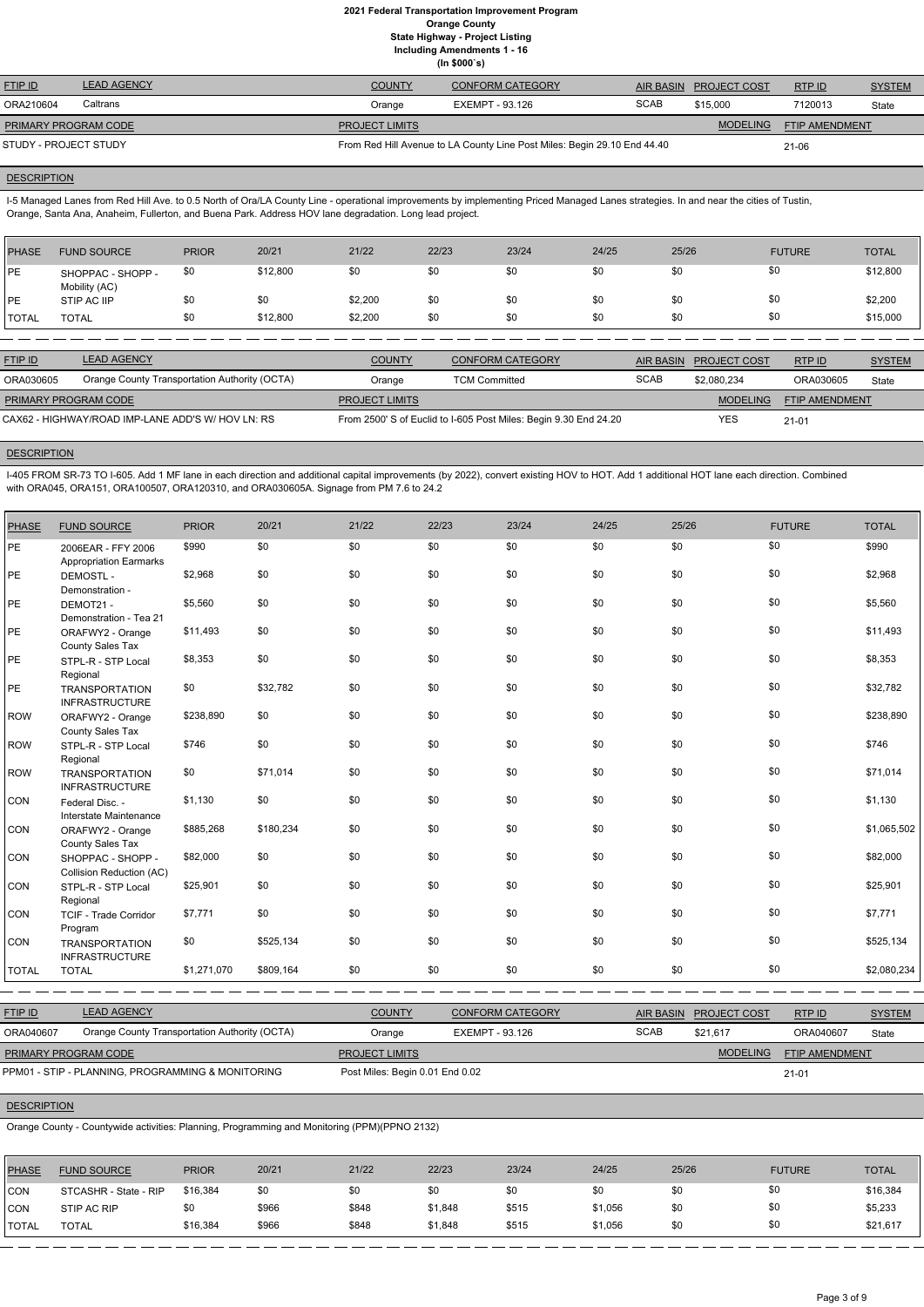| <b>FTIP ID</b>              | <b>LEAD AGENCY</b>                                 | <b>COUNTY</b>         | <b>CONFORM CATEGORY</b>                                                   | AIR BASIN   | <b>PROJECT COST</b> | RTP ID                | <b>SYSTEM</b> |
|-----------------------------|----------------------------------------------------|-----------------------|---------------------------------------------------------------------------|-------------|---------------------|-----------------------|---------------|
| ORA131105                   | Orange County Transportation Authority (OCTA)      | Orange                | EXEMPT/ MODELED                                                           | <b>SCAB</b> | \$4.500             | 2M0717                | State         |
| <b>PRIMARY PROGRAM CODE</b> |                                                    | <b>PROJECT LIMITS</b> |                                                                           |             | <b>MODELING</b>     | <b>FTIP AMENDMENT</b> |               |
|                             | NCRH3 - INTERCHANGE-MODIFY/REPLACE/RECONFIGURATION | 19.70                 | From Los Alisos/El Toro to Los Alisos/El Toro Post Miles: Begin 17.80 End |             | <b>YES</b>          | $21 - 00$             |               |

# **DESCRIPTION**

El Toro Road Interchange - on I-5 from Los Alisos Boulevard Overcrossing to Ridge Route Drive. (utilize toll credit match for RSTP)

SR-55 (I-5 to SR-91): Add 1 MF lane each direction and fix chokepoints from I-5 to SR-22; and other operational improvements throughout project limits (Utilize toll credit match for RSTP). Funding is for PA&ED.

| <b>PHASE</b> | <b>FUND SOURCE</b>             | <b>PRIOR</b> | 20/21 | 21/22 | 22/23 | 23/24 | 24/25 | 25/26 | <b>FUTURE</b> | <b>TOTAL</b> |
|--------------|--------------------------------|--------------|-------|-------|-------|-------|-------|-------|---------------|--------------|
| <b>IPE</b>   | STPL-R - STP Local<br>Regional | \$4,400      | \$0   | \$50  | \$0   | \$0   | \$0   | \$0   | \$0           | \$4,450      |
| ROW          | <b>AGENCY - Agency</b>         | \$0          | \$0   | \$50  | \$0   | \$0   | \$0   | \$0   | \$0           | \$50         |
| <b>TOTAL</b> | <b>TOTAL</b>                   | \$4,400      | \$0   | \$100 | \$0   | \$0   | \$0   | \$0   | \$0           | \$4,500      |

| <b>FTIP ID</b>              | <b>LEAD AGENCY</b>                                    | <b>COUNTY</b>         | <b>CONFORM CATEGORY</b>                             |             | AIR BASIN PROJECT COST | RTP ID         | <b>SYSTEM</b> |
|-----------------------------|-------------------------------------------------------|-----------------------|-----------------------------------------------------|-------------|------------------------|----------------|---------------|
| ORA131301                   | Orange County Transportation Authority (OCTA)         | Orange                | NON-EXEMPT                                          | <b>SCAB</b> | \$16,000               | 2121002        | State         |
| <b>PRIMARY PROGRAM CODE</b> |                                                       | <b>PROJECT LIMITS</b> |                                                     |             | <b>MODELING</b>        | FTIP AMENDMENT |               |
| RS.                         | CAX63 - HIGHWAY/ROAD IMP - LANE ADD'S (NO HOV LANES): |                       | From I-5 to SR-91 Post Miles: Begin 10.40 End 17.90 |             | <b>NO</b>              | $21 - 13$      |               |

#### **DESCRIPTION**

| <b>PHASE</b> | <b>FUND SOURCE</b>                      | <b>PRIOR</b> | 20/21 | 21/22   | 22/23 | 23/24   | 24/25 | 25/26 | <b>FUTURE</b> | <b>TOTAL</b> |
|--------------|-----------------------------------------|--------------|-------|---------|-------|---------|-------|-------|---------------|--------------|
| <b>PE</b>    | Highway Infrastructure<br>Program (HIP) | \$0          | \$0   | \$2,641 | \$0   | \$0     | \$0   | \$0   | \$0           | \$2,641      |
| PE           | ORAFWY2 - Orange<br>County Sales Tax    | \$0          | \$0   | \$5,000 | \$0   | \$0     | \$0   | \$0   | \$0           | \$5,000      |
| <b>PE</b>    | STPL-R - STP Local<br>Regional          | \$5,000      | \$0   | \$0     | \$0   | \$3,359 | \$0   | \$0   | \$0           | \$8,359      |
| <b>TOTAL</b> | <b>TOTAL</b>                            | \$5,000      | \$0   | \$7,641 | \$0   | \$3,359 | \$0   | \$0   | \$0           | \$16,000     |

| <b>FTIP ID</b>              | <b>LEAD AGENCY</b>                                    | <b>COUNTY</b>         | <b>CONFORM CATEGORY</b>                                              |             | AIR BASIN PROJECT COST | RTPID                 | <b>SYSTEM</b> |
|-----------------------------|-------------------------------------------------------|-----------------------|----------------------------------------------------------------------|-------------|------------------------|-----------------------|---------------|
| ORA131303                   | Orange County Transportation Authority (OCTA)         | Orange                | NON-EXEMPT                                                           | <b>SCAB</b> | \$9.327                | 2M0735A               | State         |
| <b>PRIMARY PROGRAM CODE</b> |                                                       | <b>PROJECT LIMITS</b> |                                                                      |             | <b>MODELING</b>        | <b>FTIP AMENDMENT</b> |               |
| RS.                         | CAX63 - HIGHWAY/ROAD IMP - LANE ADD'S (NO HOV LANES): | 12.50                 | From Orangewood Avenue to Katella Avenue Post Miles: Begin 11.50 End |             | <b>YES</b>             | $21 - 01$             |               |
|                             |                                                       |                       |                                                                      |             |                        |                       |               |

## **DESCRIPTION**

SR-57 Orangewood to Katella-Add 1 MF lane northbound between Orangewood and Katella (Utilize toll match for RSTP) (ENG Phase)

| PHASE        | <b>FUND SOURCE</b>                      | <b>PRIOR</b> | 20/21 | 21/22   | 22/23 | 23/24 | 24/25 | 25/26 | <b>FUTURE</b> | <b>TOTAL</b> |
|--------------|-----------------------------------------|--------------|-------|---------|-------|-------|-------|-------|---------------|--------------|
| <b>PE</b>    | Highway Infrastructure<br>Program (HIP) | \$0          | \$0   | \$3,240 | \$0   | \$0   | \$0   | \$0   | \$0           | \$3,240      |
| <b>PE</b>    | ORAFWY2 - Orange<br>County Sales Tax    | \$0          | \$0   | \$3,587 | \$0   | \$0   | \$0   | \$0   | \$0           | \$3,587      |
| PE           | STPL-R - STP Local<br>Regional          | \$2,500      | \$0   | \$0     | \$0   | \$0   | \$0   | \$0   | \$0           | \$2,500      |
| <b>TOTAL</b> | <b>TOTAL</b>                            | \$2,500      | \$0   | \$6,827 | \$0   | \$0   | \$0   | \$0   | \$0           | \$9,327      |

| <b>FTIP ID</b>              | <b>LEAD AGENCY</b>                            | <b>COUNTY</b>         | <b>CONFORM CATEGORY</b>                           |             | AIR BASIN PROJECT COST | RTP ID                | <b>SYSTEM</b> |
|-----------------------------|-----------------------------------------------|-----------------------|---------------------------------------------------|-------------|------------------------|-----------------------|---------------|
| ORA131304                   | Orange County Transportation Authority (OCTA) | Orange                | NON-EXEMPT                                        | <b>SCAB</b> | \$190,000              | 2M0728                | State         |
| <b>PRIMARY PROGRAM CODE</b> |                                               | <b>PROJECT LIMITS</b> |                                                   |             | <b>MODELING</b>        | <b>FTIP AMENDMENT</b> |               |
| PLN40 - PLANNING            |                                               |                       | From I-5 to SR-55 Post Miles: Begin 0.20 End 8.70 |             | <b>YES</b>             | $21-00$               |               |

#### **DESCRIPTION**

I-405(I-5 to SR-55)-Add 1 MF lane each direction from I-5 to SR-55 and improve merging.(Utilize toll credit match for RSTP) ENG only.

| <b>PHASE</b> | <b>FUND SOURCE</b>             | <b>PRIOR</b> | 20/21 | 21/22 | 22/23 | 23/24 | 24/25 | 25/26 | <b>FUTURE</b> | <b>TOTAL</b> |
|--------------|--------------------------------|--------------|-------|-------|-------|-------|-------|-------|---------------|--------------|
| <b>PE</b>    | <b>AGENCY - Agency</b>         | \$0          | \$0   | \$0   | \$50  | \$0   | \$0   |       | \$0           | \$50         |
| <b>IPE</b>   | STPL-R - STP Local<br>Regional | \$8,000      | \$0   | \$0   | \$0   | \$0   | \$0   |       | \$0           | \$8,000      |
| <b>TOTAL</b> | <b>TOTAL</b>                   | \$8,000      | \$0   | \$0   | \$50  | \$0   | \$0   |       | \$0           | \$8,050      |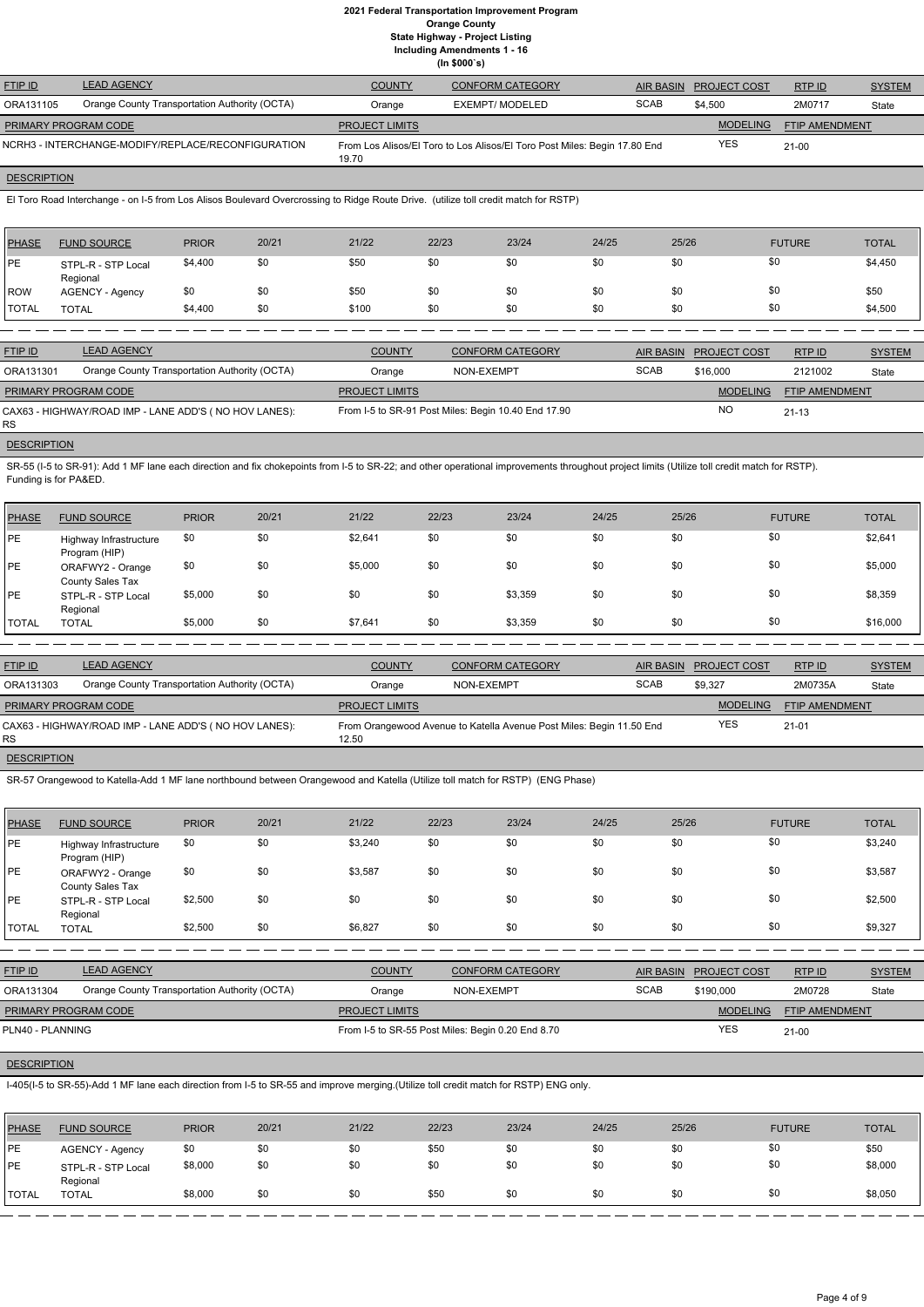| <b>LEAD AGENCY</b>                            | <b>COUNTY</b>         | <b>CONFORM CATEGORY</b>                                     |             |                 | RTPID                         | <b>SYSTEM</b>  |
|-----------------------------------------------|-----------------------|-------------------------------------------------------------|-------------|-----------------|-------------------------------|----------------|
| Orange County Transportation Authority (OCTA) | Orange                | NON-EXEMPT                                                  | <b>SCAB</b> | \$456.190       | 2M0736                        | State          |
| <b>PRIMARY PROGRAM CODE</b>                   | <b>PROJECT LIMITS</b> |                                                             |             | <b>MODELING</b> |                               |                |
| PLN40 - PLANNING                              |                       | From SR-55 to Lakeview Ave Post Miles: Begin 9.40 End 10.80 |             |                 | $21 - 05$                     |                |
|                                               |                       |                                                             |             |                 | AIR BASIN PROJECT COST<br>YES | FTIP AMENDMENT |

#### **DESCRIPTION**

SR-91 (SR-55 to Lakeview Ave) Segment 1 - Add 1 MF lane EB from SR-57 to SR-55, and 1 MF lane WB from the NB SR-57 and WB SR-91 Connector. Improve interchanges at Glassell, Tustin, and Lakeview and improve La Palma bridge. Add and re-establish aux lanes to several segments within the project limits. Overhead sign at P.M. R11.13 to P.M. R11.38.

| PHASE        | <b>FUND SOURCE</b>                   | <b>PRIOR</b> | 20/21   | 21/22 | 22/23 | 23/24 | 24/25 | 25/26 | <b>FUTURE</b> | <b>TOTAL</b> |
|--------------|--------------------------------------|--------------|---------|-------|-------|-------|-------|-------|---------------|--------------|
| <b>IPE</b>   | AGENCY - Agency                      | \$0          | \$8,053 | \$0   | \$0   | \$0   | \$0   | \$0   | \$0           | \$8,053      |
| <b>PE</b>    | ORAFWY2 - Orange<br>County Sales Tax | \$30         | \$0     | \$0   | \$0   | \$0   | \$0   | \$0   | \$0           | \$30         |
| <b>PE</b>    | STPL-R - STP Local<br>Regional       | \$1,770      | \$0     | \$0   | \$0   | \$0   | \$0   | \$0   | \$0           | \$1,770      |
| <b>TOTAL</b> | <b>TOTAL</b>                         | \$1,800      | \$8,053 | \$0   | \$0   | \$0   | \$0   | \$0   | \$0           | \$9,853      |

| <b>FTIP ID</b>              | <b>LEAD AGENCY</b>                            | <b>COUNTY</b>                   | <b>CONFORM CATEGORY</b> | AIR BASIN   | <b>PROJECT COST</b> | RTPID                 | <b>SYSTEM</b> |
|-----------------------------|-----------------------------------------------|---------------------------------|-------------------------|-------------|---------------------|-----------------------|---------------|
| ORA170005                   | Orange County Transportation Authority (OCTA) | Orange                          | EXEMPT - 93.126         | <b>SCAB</b> | \$4.874             | 2M0719                | State         |
| <b>PRIMARY PROGRAM CODE</b> |                                               | <b>PROJECT LIMITS</b>           |                         |             | <b>MODELING</b>     | <b>FTIP AMENDMENT</b> |               |
|                             | NCRT3 - INTERCHANGE-MOD/REP (NON-CAPA) w/ CM  | Post Miles: Begin 1.10 End 1.60 |                         |             |                     | 21-02                 |               |

#### **DESCRIPTION**

I-605/Katella Ave Interchange - improve the local interchange to improve freeway access, traffic operations, enhance safety, and improve pedestrian and bicycle facilities within project limits.

| PHASE        | <b>FUND SOURCE</b>                          | <b>PRIOR</b> | 20/21   | 21/22 | 22/23 | 23/24 | 24/25 | 25/26 | <b>FUTURE</b> | <b>TOTAL</b> |
|--------------|---------------------------------------------|--------------|---------|-------|-------|-------|-------|-------|---------------|--------------|
| IPE          | ORAFWY2 - Orange<br><b>County Sales Tax</b> | \$1,824      | \$3,000 | \$0   | \$0   | \$0   | \$0   | \$0   | \$0           | \$4,824      |
| ROW          | <b>AGENCY - Agency</b>                      | \$0          | \$0     | \$50  | \$0   | \$0   | \$0   | \$0   | \$0           | \$50         |
| <b>TOTAL</b> | <b>TOTAL</b>                                | \$1,824      | \$3,000 | \$50  | \$0   | \$0   | \$0   | \$0   | \$0           | \$4,874      |

| <b>FTIP ID</b>              | <b>LEAD AGENCY</b>                            | <b>COUNTY</b>                                                 | <b>CONFORM CATEGORY</b> |             | AIR BASIN PROJECT COST | RTP ID                | <b>SYSTEM</b> |
|-----------------------------|-----------------------------------------------|---------------------------------------------------------------|-------------------------|-------------|------------------------|-----------------------|---------------|
| ORA210001                   | Orange County Transportation Authority (OCTA) | Orange                                                        | NON-EXEMPT              | <b>SCAB</b> | \$456.190              | 2M0736                | State         |
| <b>PRIMARY PROGRAM CODE</b> |                                               | <b>PROJECT LIMITS</b>                                         |                         |             | <b>MODELING</b>        | <b>FTIP AMENDMENT</b> |               |
| PLN40 - PLANNING            |                                               | From La Palma Avenue to SR-55 Post Miles: Begin 6.40 End 9.10 |                         | YES         | $21 - 05$              |                       |               |

## **DESCRIPTION**

SR-91 (La Palma Ave to SR-55) Segment 2 - Add 1 MF lane EB from SR-57 to SR-55, and 1 MF lane WB from the NB SR-57 and WB SR-91 Connector. Improve interchanges at Glassell, Tustin, and Lakeview and improve La Palma bridge. Add and re-establish aux lanes to several segments within the project limits.

| PHASE | <b>FUND SOURCE</b>                   | <b>PRIOR</b> | 20/21    | 21/22 | 22/23 | 23/24 | 24/25 | 25/26 | <b>FUTURE</b> | <b>TOTAL</b> |
|-------|--------------------------------------|--------------|----------|-------|-------|-------|-------|-------|---------------|--------------|
| PE    | <b>AGENCY - Agency</b>               | \$0          | \$14,648 | \$0   | \$0   | \$0   | \$0   | \$0   | \$0           | \$14,648     |
| PE    | ORAFWY2 - Orange<br>County Sales Tax | \$40         | \$0      | \$0   | \$0   | \$0   | \$0   | \$0   | \$0           | \$40         |
| PE    | STPL-R - STP Local<br>Regional       | \$3,460      | \$0      | \$0   | \$0   | \$0   | \$0   | \$0   | \$0           | \$3,460      |
| TOTAL | <b>TOTAL</b>                         | \$3,500      | \$14,648 | \$0   | \$0   | \$0   | \$0   | \$0   | \$0           | \$18,148     |

| <b>FTIP ID</b> | <b>LEAD AGENCY</b>                            | COUNTY | <b>CONFORM CATEGORY</b> |             | AIR BASIN PROJECT COST | <b>RTPID</b> | <b>SYSTEM</b> |
|----------------|-----------------------------------------------|--------|-------------------------|-------------|------------------------|--------------|---------------|
| ORA210002      | Orange County Transportation Authority (OCTA) | Orange | NON-EXEMPT              | <b>SCAB</b> | \$456.190              | 2M0736       | State         |

| PRIMARY PROGRAM CODE | <b>PROJECT LIMITS</b>                                       | <b>MODELING</b> | <b>FTIP AMENDMENT</b> |
|----------------------|-------------------------------------------------------------|-----------------|-----------------------|
| PLN40 - PLANNING     | From Acacia Ave to La Palma Post Miles: Begin 4.60 End 6.50 | YES             | $21 - 05$             |

## **DESCRIPTION**

SR-91 (Acacia Ave to La Palma Ave) Segment 3 - Add 1 MF lane EB from SR-57 to SR-55, and 1 MF lane WB from the NB SR-57 and WB SR-91 Connector. Improve interchanges at Glassell, Tustin, and Lakeview and improve La Palma bridge. Add and re-establish aux lanes to several segments within the project limits.

| PHASE      | <b>FUND SOURCE</b>                   | <b>PRIOR</b> | 20/21   | 21/22 | 22/23 | 23/24 | 24/25 | 25/26 | <b>FUTURE</b> | <b>TOTAL</b> |
|------------|--------------------------------------|--------------|---------|-------|-------|-------|-------|-------|---------------|--------------|
| PE         | AGENCY - Agency                      | \$0          | \$8,891 | \$0   | \$0   | \$0   | \$0   | \$0   | \$0           | \$8,891      |
| <b>IPE</b> | ORAFWY2 - Orange<br>County Sales Tax | \$30         | \$0     | \$0   | \$0   | \$0   | \$0   | \$0   | \$0           | \$30         |
| <b>IPE</b> | STPL-R - STP Local<br>Regional       | \$1,770      | \$0     | \$0   | \$0   | \$0   | \$0   | \$0   | \$0           | \$1,770      |
| 'TOTAL     | <b>TOTAL</b>                         | \$1,800      | \$8,891 | \$0   | \$0   | \$0   | \$0   | \$0   | \$0           | \$10,691     |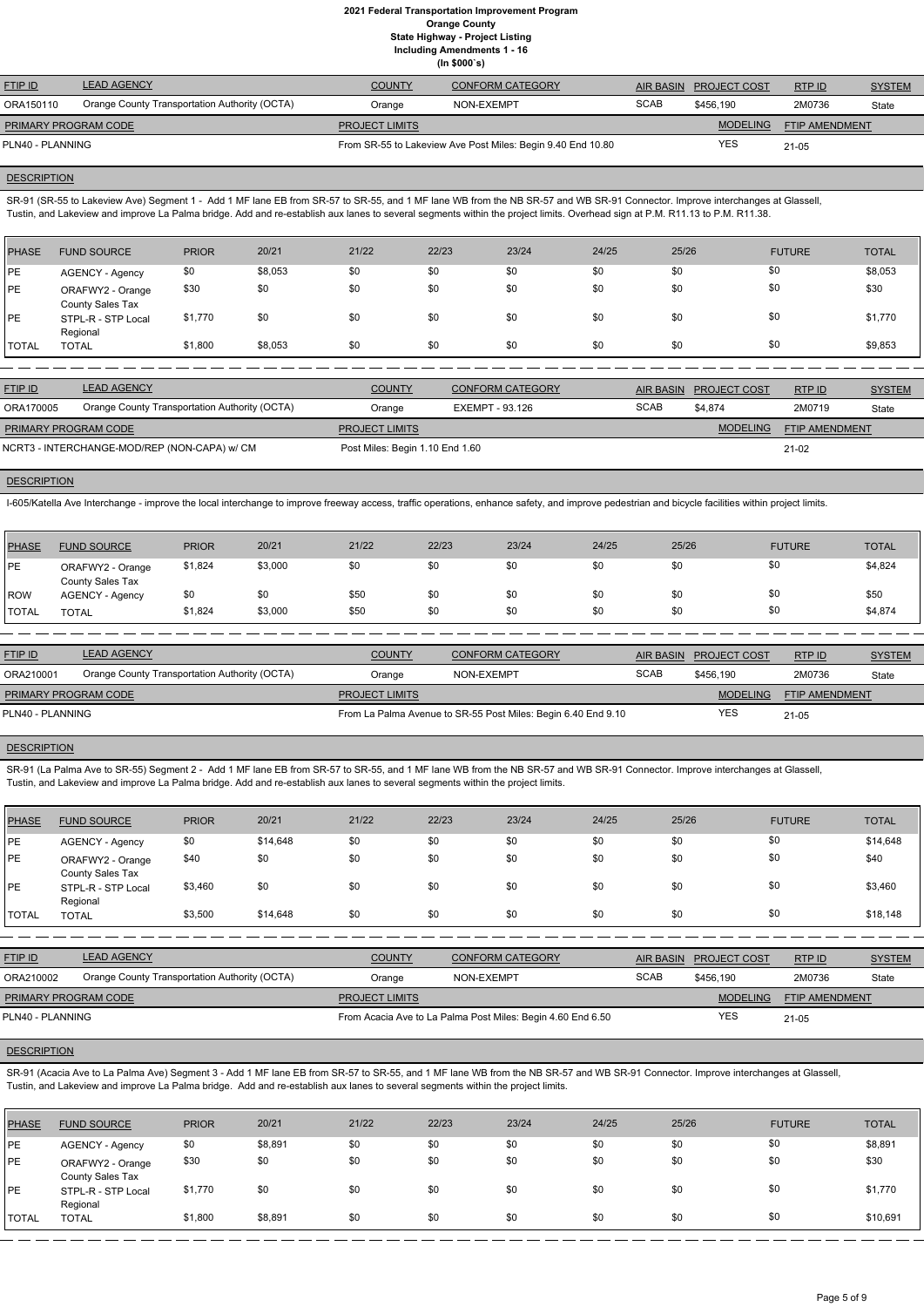| <b>FTIP ID</b>              | <b>LEAD AGENCY</b> | <b>COUNTY</b>         | <b>CONFORM CATEGORY</b>                            |             | AIR BASIN PROJECT COST | RTPID                 | <b>SYSTEM</b> |
|-----------------------------|--------------------|-----------------------|----------------------------------------------------|-------------|------------------------|-----------------------|---------------|
| ORA100511                   | Various Agencies   | Orange                | <b>TCM Committed</b>                               | <b>SCAB</b> | \$475.100              | 2M0733                | State         |
| <b>PRIMARY PROGRAM CODE</b> |                    | <b>PROJECT LIMITS</b> |                                                    |             | <b>MODELING</b>        | <b>FTIP AMENDMENT</b> |               |
| CAN69 - NEW HOV LANE(S)     |                    |                       | From I-405 to I-5 Post Miles: Begin 6.29 End 10.32 |             | YES                    | $21 - 05$             |               |

#### **DESCRIPTION**

SR-55 WIDENING BETWEEN I-405 AND I-5 - ADD 1 MF AND 1 HOV LANE EACH DIRECTION AND FIX CHOKEPOINTS FROM I-405 TO I-5; ADD 1 AUX LANE EA DIR BTWN SELECT ON/OFF RAMP AND NON-CAPACITY OPERATIONAL IMPROVEMENTS THROUGH PROJECT LIMITS. Toll Credit for RSTP and CMAQ. (Including street traffic signal improvement at I-5/Newport Avenue onramp for mitigation. non-capacity)

| <b>PHASE</b> | <b>FUND SOURCE</b>                                 | <b>PRIOR</b> | 20/21     | 21/22      | 22/23      | 23/24     | 24/25 | 25/26 | <b>FUTURE</b> | <b>TOTAL</b> |
|--------------|----------------------------------------------------|--------------|-----------|------------|------------|-----------|-------|-------|---------------|--------------|
| PE           | ORAFWY2 - Orange<br>County Sales Tax               | \$10,930     | \$0       | \$0        | \$0        | \$0       | \$0   | \$0   | \$0           | \$10,930     |
| PE           | SHOPPAC - SHOPP -<br>Roadway Preservation          | \$3,700      | \$0       | \$0        | \$0        | \$0       | \$0   | \$0   | \$0           | \$3,700      |
| PE           | STPL-R - STP Local<br>Regional                     | \$18,500     | \$0       | \$0        | \$0        | \$0       | \$0   | \$0   | \$0           | \$18,500     |
| <b>ROW</b>   | CMAQ - Congestion<br><b>Mitigation Air Quality</b> | \$20,000     | \$0       | \$16,154   | \$5,391    | \$0       | \$0   | \$0   | \$0           | \$41,545     |
| <b>ROW</b>   | LOC-AC - Local<br>Transportation Funds -           | \$3,500      | \$56,095  | $$-31,094$ | $$-23,429$ | $$-5,072$ | \$0   | \$0   | \$0           | \$0          |
| <b>ROW</b>   | ORAFWY2 - Orange<br>County Sales Tax               | \$14,731     | \$4,581   | \$0        | \$0        | \$0       | \$0   | \$0   | \$0           | \$19,312     |
| <b>ROW</b>   | SHOPPAC - SHOPP -<br>Roadway Preservation          | \$25,400     | \$0       | \$0        | \$0        | \$0       | \$0   | \$0   | \$0           | \$25,400     |
| <b>ROW</b>   | STPL-R - STP Local<br>Regional                     | \$59,950     | \$0       | \$14,940   | \$18,038   | \$5,072   | \$0   | \$0   | \$0           | \$98,000     |
| CON          | CMAQ - Congestion<br><b>Mitigation Air Quality</b> | \$0          | \$0       | \$3,355    | \$0        | \$0       | \$0   | \$0   | \$0           | \$3,355      |
| CON          | ORAFWY2 - Orange<br>County Sales Tax               | \$0          | \$0       | \$18,458   | \$0        | \$0       | \$0   | \$0   | \$0           | \$18,458     |
| CON          | SB1 LOCAL<br>PARTNERSHIP                           | \$0          | \$0       | \$25,000   | \$0        | \$0       | \$0   | \$0   | \$0           | \$25,000     |
| CON          | <b>SB1 TRADE</b><br><b>CORRIDOR</b>                | \$0          | \$0       | \$115,000  | \$0        | \$0       | \$0   | \$0   | \$0           | \$115,000    |
| CON          | SHOPPAC - SHOPP -<br>Roadway Preservation          | \$0          | \$0       | \$15,900   | \$0        | \$0       | \$0   | \$0   | \$0           | \$15,900     |
| CON          | STIP AC RIP                                        | \$0          | \$80,000  | \$0        | \$0        | \$0       | \$0   | \$0   | \$0           | \$80,000     |
| <b>TOTAL</b> | <b>TOTAL</b>                                       | \$156,711    | \$140,676 | \$177,713  | \$0        | \$0       | \$0   | \$0   | \$0           | \$475,100    |

I-5 (Alicia Parkway to El Toro Road) Segment 3 - The project will add one general purpose lane on the I-5 in each direction between Alicia Parkway and El Toro Road (approximately 1.7 miles), Extend the 2nd HOV lane in both directions and add auxiliary lanes where needed.

| <b>FTIP ID</b>              | <b>LEAD AGENCY</b>                             | <b>COUNTY</b>         | <b>CONFORM CATEGORY</b>                                |             | AIR BASIN PROJECT COST | RTPID                 | <b>SYSTEM</b> |
|-----------------------------|------------------------------------------------|-----------------------|--------------------------------------------------------|-------------|------------------------|-----------------------|---------------|
| ORA111207                   | Various Agencies                               | Orange                | тсм                                                    | <b>SCAB</b> | \$182.298              | 2T01135               | State         |
| <b>PRIMARY PROGRAM CODE</b> |                                                | <b>PROJECT LIMITS</b> |                                                        |             | <b>MODELING</b>        | <b>FTIP AMENDMENT</b> |               |
|                             | CANT9 - NEW HOT LANE(S) REGIONALLY SIGNIFICANT |                       | From SR-241 to SR-91 Post Miles: Begin 36.10 End 39.10 |             | <b>YES</b>             | 21-08                 |               |

## **DESCRIPTION**

241/91 EXPRESS LANES (HOT) CONNECTOR: NB SR-241 TO EB SR-91, WB SR-91 TO SB SR-241.

| <b>PHASE</b>                                      | <b>FUND SOURCE</b>             | <b>PRIOR</b> | 20/21   | 21/22                 | 22/23                | 23/24                                                                 | 24/25    | 25/26            |                     | <b>FUTURE</b>         | <b>TOTAL</b>  |
|---------------------------------------------------|--------------------------------|--------------|---------|-----------------------|----------------------|-----------------------------------------------------------------------|----------|------------------|---------------------|-----------------------|---------------|
| PE                                                | <b>PVT</b> - Private           | \$30,198     | \$3,530 | \$0                   | \$0                  | \$0                                                                   | \$0      | \$0              |                     | \$0                   | \$33,728      |
| ROW                                               | PVT - Private                  | \$0          | \$0     | \$2,000               | \$0                  | \$0                                                                   | \$0      | \$0              |                     | \$0                   | \$2,000       |
| ROW                                               | STPL-R - STP Local<br>Regional | \$0          | \$0     | \$50                  | \$0                  | \$0                                                                   | \$0      | \$0              |                     | \$0                   | \$50          |
| <b>CON</b>                                        | <b>AGENCY - Agency</b>         | \$0          | \$0     | \$0                   | \$109,888            | \$0                                                                   | \$0      | \$0              |                     | \$0                   | \$109,888     |
| <b>CON</b>                                        | PVT - Private                  | \$0          | \$0     | \$0                   | \$0                  | \$18,632                                                              | \$18,000 | \$0              |                     | \$0                   | \$36,632      |
| <b>TOTAL</b>                                      | <b>TOTAL</b>                   | \$30,198     | \$3,530 | \$2,050               | \$109,888            | \$18,632                                                              | \$18,000 | \$0              |                     | \$0                   | \$182,298     |
|                                                   |                                |              |         |                       |                      |                                                                       |          |                  |                     |                       |               |
| FTIP ID                                           | <b>LEAD AGENCY</b>             |              |         | <b>COUNTY</b>         |                      | <b>CONFORM CATEGORY</b>                                               |          | <b>AIR BASIN</b> | <b>PROJECT COST</b> | RTPID                 | <b>SYSTEM</b> |
| ORA111801                                         | Various Agencies               |              |         | Orange                | <b>TCM Committed</b> |                                                                       |          | <b>SCAB</b>      | \$181,480           | 2M0730                | State         |
|                                                   | PRIMARY PROGRAM CODE           |              |         | <b>PROJECT LIMITS</b> |                      |                                                                       |          |                  | <b>MODELING</b>     | <b>FTIP AMENDMENT</b> |               |
| CAX62 - HIGHWAY/ROAD IMP-LANE ADD'S W/ HOV LN: RS |                                |              |         |                       |                      | From Alicia Parkway to El Toro Road Post Miles: Begin 17.10 End 18.90 |          |                  | <b>YES</b>          | $21 - 05$             |               |

#### **DESCRIPTION**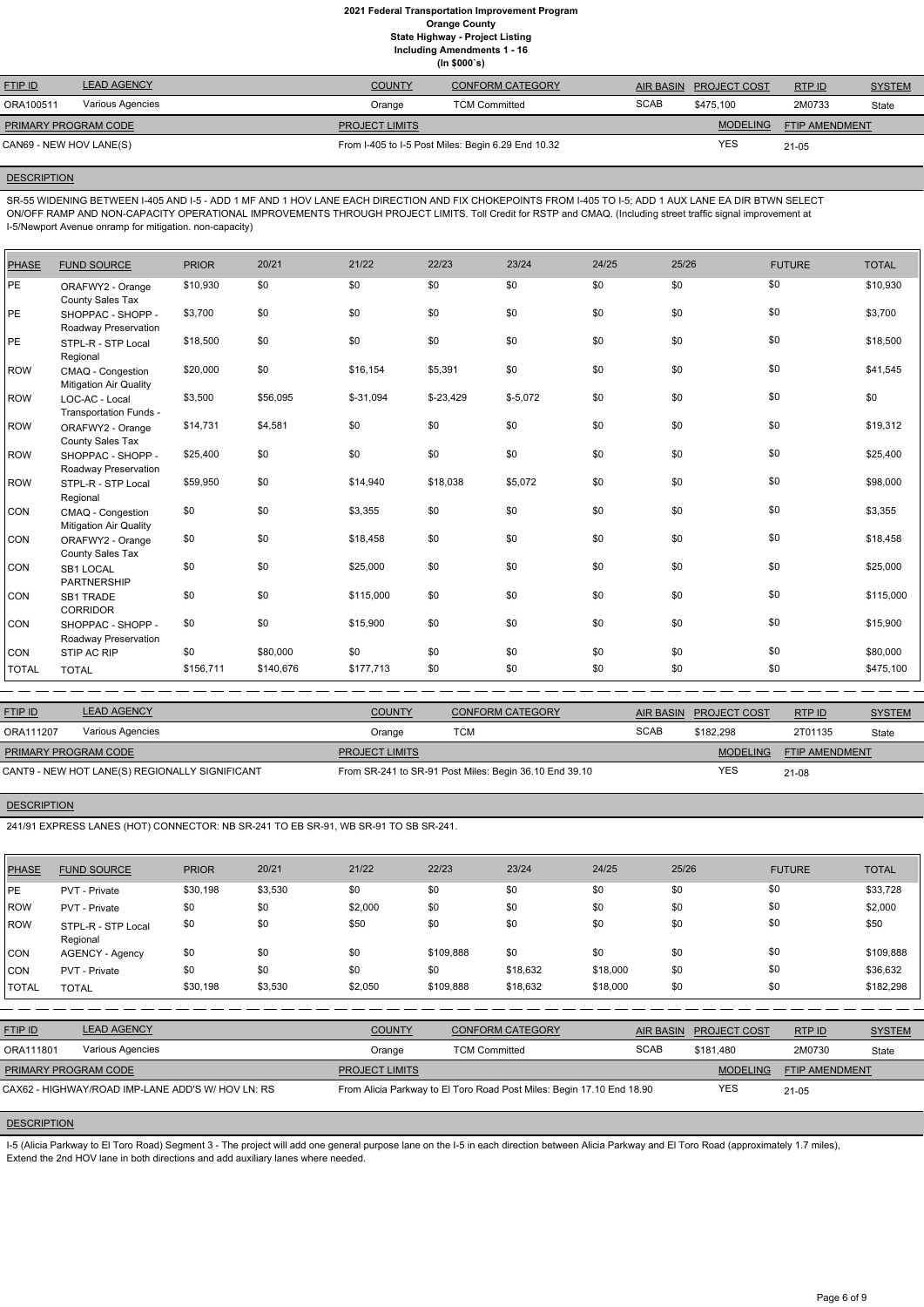|              | (ln \$000's)                             |              |           |       |       |       |       |       |               |              |
|--------------|------------------------------------------|--------------|-----------|-------|-------|-------|-------|-------|---------------|--------------|
| <b>PHASE</b> | <b>FUND SOURCE</b>                       | <b>PRIOR</b> | 20/21     | 21/22 | 22/23 | 23/24 | 24/25 | 25/26 | <b>FUTURE</b> | <b>TOTAL</b> |
| PE.          | ORAFWY2 - Orange<br>County Sales Tax     | \$1,568      | \$0       | \$0   | \$0   | \$0   | \$0   | \$0   | \$0           | \$1,568      |
| PE           | STPL-R - STP Local<br>Regional           | \$9,710      | \$0       | \$0   | \$0   | \$0   | \$0   | \$0   | \$0           | \$9,710      |
| ROW          | ORAFWY2 - Orange<br>County Sales Tax     | \$17,623     | \$0       | \$0   | \$0   | \$0   | \$0   | \$0   | \$0           | \$17,623     |
| ROW          | STPL-R - STP Local<br>Regional           | \$9,419      | \$0       | \$0   | \$0   | \$0   | \$0   | \$0   | \$0           | \$9,419      |
| <b>CON</b>   | Highway Infrastructure<br>Program (HIP)  | \$4,728      | \$0       | \$0   | \$0   | \$0   | \$0   | \$0   | \$0           | \$4,728      |
| <b>CON</b>   | LOC-AC - Local<br>Transportation Funds - | \$6,830      | $$-6,830$ | \$0   | \$0   | \$0   | \$0   | \$0   | \$0           | \$0          |
| CON          | ORAFWY2 - Orange<br>County Sales Tax     | \$98,276     | \$0       | \$0   | \$0   | \$0   | \$0   | \$0   | \$0           | \$98,276     |
| <b>CON</b>   | SB1 LOCAL<br><b>PARTNERSHIP</b>          | \$9,388      | \$0       | \$0   | \$0   | \$0   | \$0   | \$0   | \$0           | \$9,388      |
| CON          | STPL-R - STP Local<br>Regional           | \$23,938     | \$6,830   | \$0   | \$0   | \$0   | \$0   | \$0   | \$0           | \$30,768     |
| <b>TOTAL</b> | <b>TOTAL</b>                             | \$181,480    | \$0       | \$0   | \$0   | \$0   | \$0   | \$0   | \$0           | \$181,480    |
|              |                                          |              |           |       |       |       |       |       |               |              |

| <b>FTIP ID</b>              | <b>LEAD AGENCY</b>                                    | <b>COUNTY</b>         | <b>CONFORM CATEGORY</b>                                             |             | AIR BASIN PROJECT COST | RTP ID         | <b>SYSTEM</b> |
|-----------------------------|-------------------------------------------------------|-----------------------|---------------------------------------------------------------------|-------------|------------------------|----------------|---------------|
| ORA120535                   | Various Agencies                                      | Orange                | NON-EXEMPT                                                          | <b>SCAB</b> | \$23.653               | ORA120507      | <b>State</b>  |
| <b>PRIMARY PROGRAM CODE</b> |                                                       | <b>PROJECT LIMITS</b> |                                                                     |             | <b>MODELING</b>        | FTIP AMENDMENT |               |
| <b>RS</b>                   | CAX63 - HIGHWAY/ROAD IMP - LANE ADD'S (NO HOV LANES): |                       | From Calle Entradero to County Line Post Miles: Begin 1.00 End 2.90 |             | YES                    | 21-09          |               |

**DESCRIPTION** 

Widen Route 74 (Ortega Highway) - In San Juan Capistrano from Calle Entradero to city/county line. Widen from 2 lanes to 4 lanes. Gap closure for 0.9 miles and multimodal improvements.

| <b>PHASE</b> | <b>FUND SOURCE</b>                          | <b>PRIOR</b> | 20/21 | 21/22   | 22/23 | 23/24 | 24/25   | 25/26 | <b>FUTURE</b> | <b>TOTAL</b> |
|--------------|---------------------------------------------|--------------|-------|---------|-------|-------|---------|-------|---------------|--------------|
| PE           | CITY - City Funds                           | \$0          | \$0   | \$1,750 | \$0   | \$0   | \$0     | \$0   | \$0           | \$1,750      |
| PE           | <b>COVID Relief Funds -</b><br><b>STIP</b>  | \$0          | \$0   | \$800   | \$0   | \$0   | \$0     | \$0   | \$0           | \$800        |
| PE           | DEV FEE - Developer<br>Fees                 | \$400        | \$0   | \$0     | \$0   | \$0   | \$0     | \$0   | \$0           | \$400        |
| PE           | ORAM2RC - Orange Co.<br>Measure M2-Regional | \$1,950      | \$0   | \$5,250 | \$0   | \$0   | \$0     | \$0   | \$0           | \$7,200      |
| PE           | SHOPP - AC CT Minor<br>Funds                | \$250        | \$0   | \$0     | \$0   | \$0   | \$0     | \$0   | \$0           | \$250        |
| PE           | STCASHI - State - IIP                       | \$5,513      | \$0   | \$0     | \$0   | \$0   | \$0     | \$0   | \$0           | \$5,513      |
| PE           | STIP AC RIP                                 | \$0          | \$0   | \$0     | \$0   | \$0   | \$7,740 | \$0   | \$0           | \$7,740      |
| <b>TOTAL</b> | <b>TOTAL</b>                                | \$8,113      | \$0   | \$7,800 | \$0   | \$0   | \$7,740 | \$0   | \$0           | \$23,653     |

| <b>FTIP ID</b>              | <b>LEAD AGENCY</b>                                                                                                                                                                | <b>COUNTY</b>         | <b>CONFORM CATEGORY</b>                                     |             | AIR BASIN PROJECT COST | RTP ID                | <b>SYSTEM</b> |  |  |  |
|-----------------------------|-----------------------------------------------------------------------------------------------------------------------------------------------------------------------------------|-----------------------|-------------------------------------------------------------|-------------|------------------------|-----------------------|---------------|--|--|--|
| ORA130302                   | Various Agencies                                                                                                                                                                  | Orange                | NON-EXEMPT                                                  | <b>SCAB</b> | \$234.009              | 2M0731                | State         |  |  |  |
| <b>PRIMARY PROGRAM CODE</b> |                                                                                                                                                                                   | <b>PROJECT LIMITS</b> |                                                             |             | <b>MODELING</b>        | <b>FTIP AMENDMENT</b> |               |  |  |  |
| RS.                         | CAX63 - HIGHWAY/ROAD IMP - LANE ADD'S (NO HOV LANES):                                                                                                                             |                       | From I-405 to Yale Avenue Post Miles: Begin 21.30 End 25.80 |             | <b>YES</b>             | $21 - 01$             |               |  |  |  |
| <b>DESCRIPTION</b>          |                                                                                                                                                                                   |                       |                                                             |             |                        |                       |               |  |  |  |
| bypass.                     | I-5 Improvement, I-405 to Yale Avenue (Segment 1) - Add one mixed flow lane northbound from truck bypass on-ramp to SR 55; add one mixed flow lane southbound from SR 55 to truck |                       |                                                             |             |                        |                       |               |  |  |  |

| <b>PHASE</b> | <b>FUND SOURCE</b>                   | <b>PRIOR</b> | 20/21    | 21/22   | 22/23    | 23/24 | 24/25     | 25/26 | <b>FUTURE</b> | <b>TOTAL</b> |
|--------------|--------------------------------------|--------------|----------|---------|----------|-------|-----------|-------|---------------|--------------|
| PE           | ORAFWY2 - Orange<br>County Sales Tax | \$0          | \$7,396  | \$0     | \$0      | \$0   | \$0       | \$0   | \$0           | \$7,396      |
| PE           | SB1 LOCAL<br><b>PARTNERSHIP</b>      | \$0          | \$7,395  | \$0     | \$0      | \$0   | \$0       | \$0   | \$0           | \$7,395      |
| PE           | STPL-R - STP Local<br>Regional       | \$8,000      | \$0      | \$0     | \$0      | \$0   | \$0       | \$0   | \$0           | \$8,000      |
| <b>ROW</b>   | ORAFWY2 - Orange<br>County Sales Tax | \$0          | \$0      | \$2,000 | \$4,729  | \$0   | \$0       | \$0   | \$0           | \$6,729      |
| <b>ROW</b>   | SB1 LOCAL<br><b>PARTNERSHIP</b>      | \$0          | \$0      | \$0     | \$16,864 | \$0   | \$0       | \$0   | \$0           | \$16,864     |
| ROW          | STPL-R - STP Local<br>Regional       | \$0          | \$0      | \$2,459 | \$8,136  | \$0   | \$0       | \$0   | \$0           | \$10,595     |
| <b>CON</b>   | ORAFWY2 - Orange<br>County Sales Tax | \$0          | \$0      | \$0     | \$0      | \$0   | \$23,871  | \$0   | \$0           | \$23,871     |
| <b>CON</b>   | SB1 LOCAL<br><b>PARTNERSHIP</b>      | \$0          | \$0      | \$0     | \$0      | \$0   | \$20,532  | \$0   | \$0           | \$20,532     |
| <b>CON</b>   | STIP AC RIP                          | \$0          | \$0      | \$0     | \$0      | \$0   | \$95,338  | \$0   | \$0           | \$95,338     |
| CON          | STPL-R - STP Local<br>Regional       | \$0          | \$0      | \$0     | \$0      | \$0   | \$37,289  | \$0   | \$0           | \$37,289     |
| <b>TOTAL</b> | <b>TOTAL</b>                         | \$8,000      | \$14,791 | \$4,459 | \$29,729 | \$0   | \$177,030 | \$0   | \$0           | \$234,009    |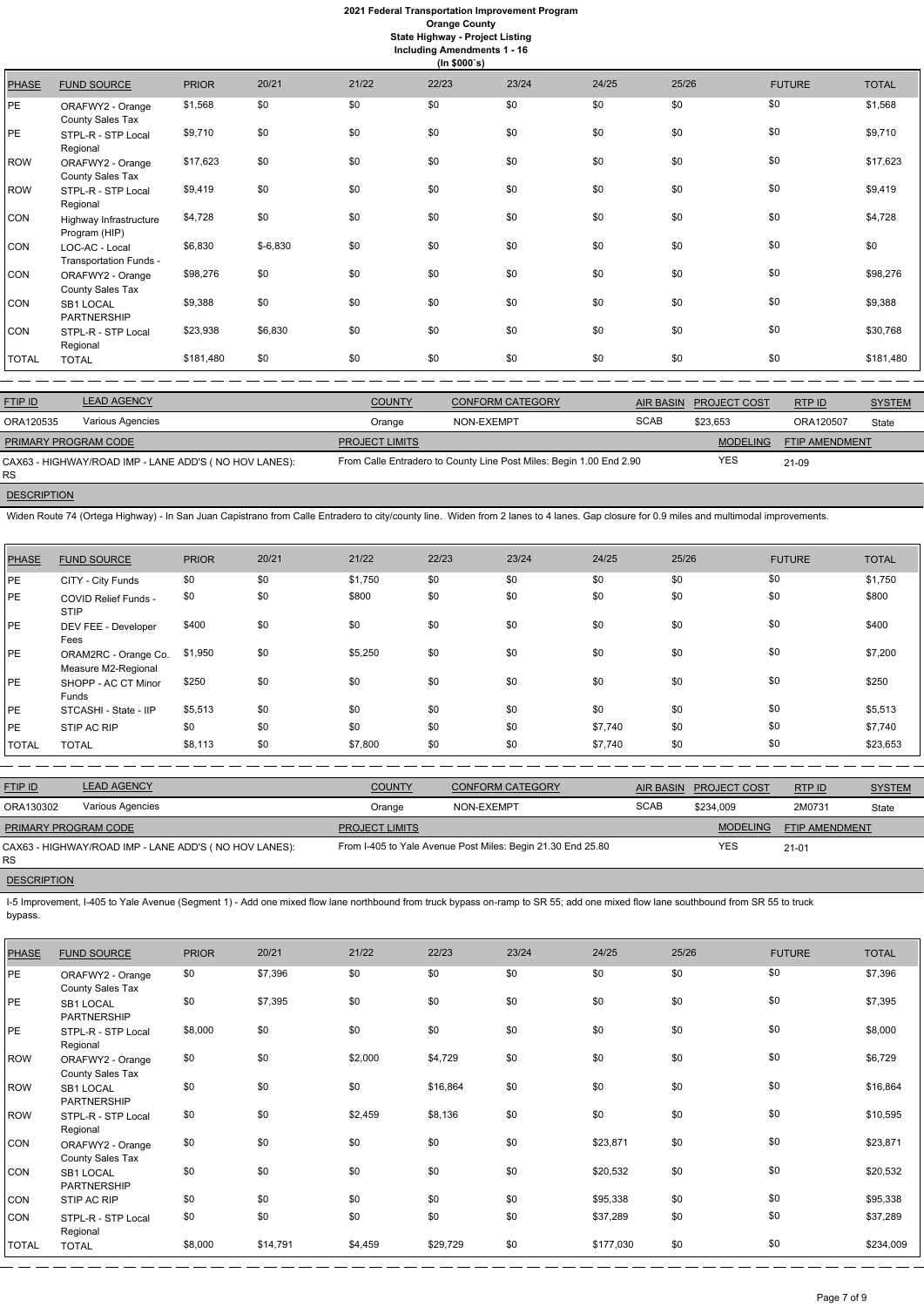I-5 (SR-73 to Oso Parkway) Segment 1 - The project will add one general purpose lane on the I-5 in each direction between SR-73 and Oso Creek (approximately 2.2 miles), reconstruct Avery Parkway interchanges and add auxiliary lanes where needed. (PPNO 2655). Project is spilt with ORA111801 and ORA131712. (Utilize Toll Credit Match for RSTP/STBG)

| <b>FTIP ID</b>       | <b>LEAD AGENCY</b>                                    | <b>COUNTY</b>         | <b>CONFORM CATEGORY</b>                                   |             | AIR BASIN PROJECT COST | RTP ID         | <b>SYSTEM</b> |
|----------------------|-------------------------------------------------------|-----------------------|-----------------------------------------------------------|-------------|------------------------|----------------|---------------|
| ORA131711            | Various Agencies                                      | Orange                | NON-EXEMPT                                                | <b>SCAB</b> | \$213.267              | 2M0730         | State         |
| PRIMARY PROGRAM CODE |                                                       | <b>PROJECT LIMITS</b> |                                                           |             | <b>MODELING</b>        | FTIP AMENDMENT |               |
| <b>RS</b>            | CAX63 - HIGHWAY/ROAD IMP - LANE ADD'S (NO HOV LANES): |                       | From SR-73 to Oso Creek Post Miles: Begin 12.40 End 14.50 |             | <b>YES</b>             | $21 - 05$      |               |

**DESCRIPTION** 

| <b>PHASE</b> | <b>FUND SOURCE</b>                      | <b>PRIOR</b> | 20/21   | 21/22 | 22/23 | 23/24 | 24/25 | 25/26 | <b>FUTURE</b> | <b>TOTAL</b> |
|--------------|-----------------------------------------|--------------|---------|-------|-------|-------|-------|-------|---------------|--------------|
| <b>PE</b>    | ORAFWY2 - Orange<br>County Sales Tax    | \$1,570      | \$0     | \$0   | \$0   | \$0   | \$0   | \$0   | \$0           | \$1,570      |
| PE           | STPL-R - STP Local<br>Regional          | \$10,768     | \$0     | \$0   | \$0   | \$0   | \$0   | \$0   | \$0           | \$10,768     |
| <b>ROW</b>   | ORAFWY2 - Orange<br>County Sales Tax    | \$19,291     | \$1,435 | \$0   | \$0   | \$0   | \$0   | \$0   | \$0           | \$20,726     |
| <b>ROW</b>   | STPL-R - STP Local<br>Regional          | \$13,415     | \$0     | \$0   | \$0   | \$0   | \$0   | \$0   | \$0           | \$13,415     |
| CON          | Highway Infrastructure<br>Program (HIP) | \$6,433      | \$0     | \$0   | \$0   | \$0   | \$0   | \$0   | \$0           | \$6,433      |
| CON          | ORAFWY2 - Orange<br>County Sales Tax    | \$34,562     | \$0     | \$0   | \$0   | \$0   | \$0   | \$0   | \$0           | \$34,562     |
| CON          | SB1 LOCAL<br>PARTNERSHIP                | \$18,242     | \$0     | \$0   | \$0   | \$0   | \$0   | \$0   | \$0           | \$18,242     |
| CON          | STIP Advance Cons                       | \$73,735     | \$0     | \$0   | \$0   | \$0   | \$0   | \$0   | \$0           | \$73,735     |
| CON          | STPL-R - STP Local<br>Regional          | \$3,984      | \$0     | \$0   | \$0   | \$0   | \$0   | \$0   | \$0           | \$3,984      |
| CON          | <b>TCIF - Trade Corridor</b><br>Program | \$29,832     | \$0     | \$0   | \$0   | \$0   | \$0   | \$0   | \$0           | \$29,832     |
| <b>TOTAL</b> | <b>TOTAL</b>                            | \$211,832    | \$1,435 | \$0   | \$0   | \$0   | \$0   | \$0   | \$0           | \$213,267    |

| <b>FTIP ID</b>              | <b>LEAD AGENCY</b>                                    | <b>COUNTY</b>                                                      | <b>CONFORM CATEGORY</b> |             | AIR BASIN PROJECT COST | RTP ID         | <b>SYSTEM</b> |
|-----------------------------|-------------------------------------------------------|--------------------------------------------------------------------|-------------------------|-------------|------------------------|----------------|---------------|
| ORA131712                   | Various Agencies                                      | Orange                                                             | NON-EXEMPT              | <b>SCAB</b> | \$205.695              | 2M0730         | State         |
| <b>PRIMARY PROGRAM CODE</b> |                                                       | <b>PROJECT LIMITS</b>                                              |                         |             | <b>MODELING</b>        | FTIP AMENDMENT |               |
| <b>RS</b>                   | CAX63 - HIGHWAY/ROAD IMP - LANE ADD'S (NO HOV LANES): | From Oso Creek to Alicia Parkway Post Miles: Begin 14.50 End 17.10 |                         |             | <b>YES</b>             | $21 - 05$      |               |

**DESCRIPTION** 

I-5 (Oso Creek to Alicia Parkway) Segment 2 - The project will add one general purpose lane on the I-5 in each direction between Oso Creek and Alicia Parkway (approximately 2.6 miles), reconstruct La Paz Road interchange and add auxiliary lanes where needed. (Utilize Toll Credit Match for RSTP/STBG and HIP)

| <b>PHASE</b>       | <b>FUND SOURCE</b>                       | <b>PRIOR</b> | 20/21      | 21/22                                                                      | 22/23 | 23/24                   | 24/25 | 25/26                             |                     | <b>FUTURE</b> | <b>TOTAL</b>  |
|--------------------|------------------------------------------|--------------|------------|----------------------------------------------------------------------------|-------|-------------------------|-------|-----------------------------------|---------------------|---------------|---------------|
| PE                 | ORAFWY2 - Orange<br>County Sales Tax     | \$9,247      | \$0        | \$0                                                                        | \$0   | \$0                     | \$0   | \$0                               | \$0                 |               | \$9,247       |
| PE                 | STPL-R - STP Local<br>Regional           | \$11,667     | \$0        | \$0                                                                        | \$0   | \$0                     | \$0   | \$0                               | \$0                 |               | \$11,667      |
| ROW                | ORAFWY2 - Orange<br>County Sales Tax     | \$8,841      | \$0        | \$0                                                                        | \$0   | \$0                     | \$0   | \$0                               | \$0                 |               | \$8,841       |
| ROW                | STPL-R - STP Local<br>Regional           | \$4,144      | \$0        | \$0                                                                        | \$0   | \$0                     | \$0   | \$0                               | \$0                 |               | \$4,144       |
| <b>CON</b>         | Highway Infrastructure<br>Program (HIP)  | \$7,921      | \$0        | \$0                                                                        | \$0   | \$0                     | \$0   | \$0                               | \$0                 |               | \$7,921       |
| <b>CON</b>         | LOC-AC - Local<br>Transportation Funds - | \$16,122     | $$-16,122$ | \$0                                                                        | \$0   | \$0                     | \$0   | \$0                               | \$0                 |               | \$0           |
| <b>CON</b>         | ORAFWY2 - Orange<br>County Sales Tax     | \$132,010    | \$0        | \$0                                                                        | \$0   | \$0                     | \$0   | \$0                               | \$0                 |               | \$132,010     |
| <b>CON</b>         | STPL-R - STP Local<br>Regional           | \$15,743     | \$16,122   | \$0                                                                        | \$0   | \$0                     | \$0   | \$0                               | \$0                 |               | \$31,865      |
| <b>TOTAL</b>       | <b>TOTAL</b>                             | \$205,695    | \$0        | \$0                                                                        | \$0   | \$0                     | \$0   | \$0                               | \$0                 |               | \$205,695     |
|                    |                                          |              |            |                                                                            |       |                         |       |                                   |                     |               |               |
| FTIP ID            | <b>LEAD AGENCY</b>                       |              |            | <b>COUNTY</b>                                                              |       | <b>CONFORM CATEGORY</b> |       | <b>AIR BASIN</b>                  | <b>PROJECT COST</b> | RTP ID        | <b>SYSTEM</b> |
| ORA151401          | Various Agencies                         |              |            | Orange                                                                     |       | <b>EXEMPT - 93.126</b>  |       | <b>SCAB</b>                       | \$12,478            | ORA150201     | State         |
|                    | PRIMARY PROGRAM CODE                     |              |            | <b>PROJECT LIMITS</b>                                                      |       |                         |       | <b>MODELING</b><br>FTIP AMENDMENT |                     |               |               |
|                    | STUDY - PROJECT STUDY                    |              |            | From Avenida Pico to San Diego County Line Post Miles: Begin 0.00 End 3.39 |       |                         |       |                                   | $21 - 04$           |               |               |
| <b>DESCRIPTION</b> |                                          |              |            |                                                                            |       |                         |       |                                   |                     |               |               |

I-5 Managed Lanes from Avenida Pico to San Diego County Line. Toll Credit for RSTP and CMAQ.